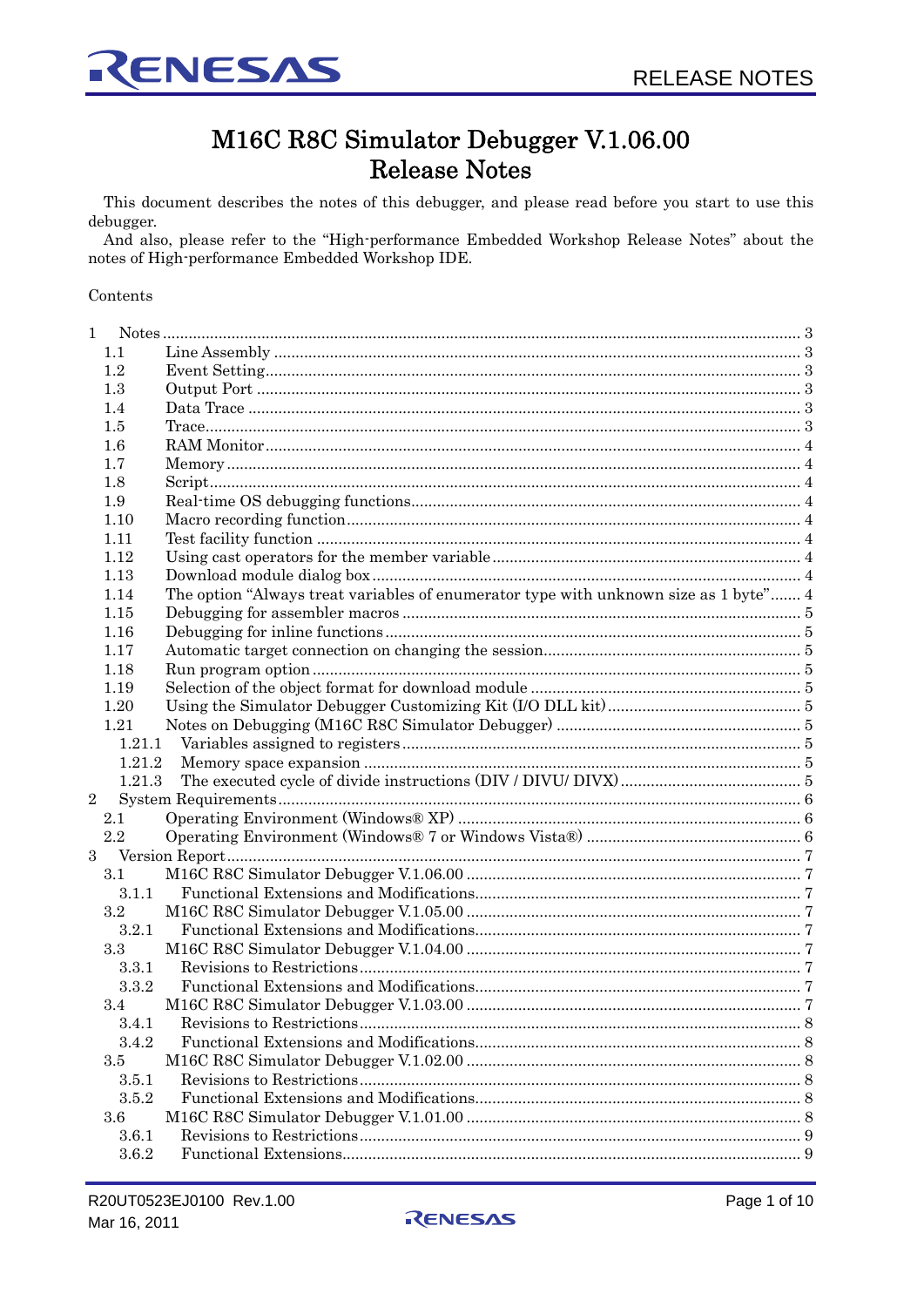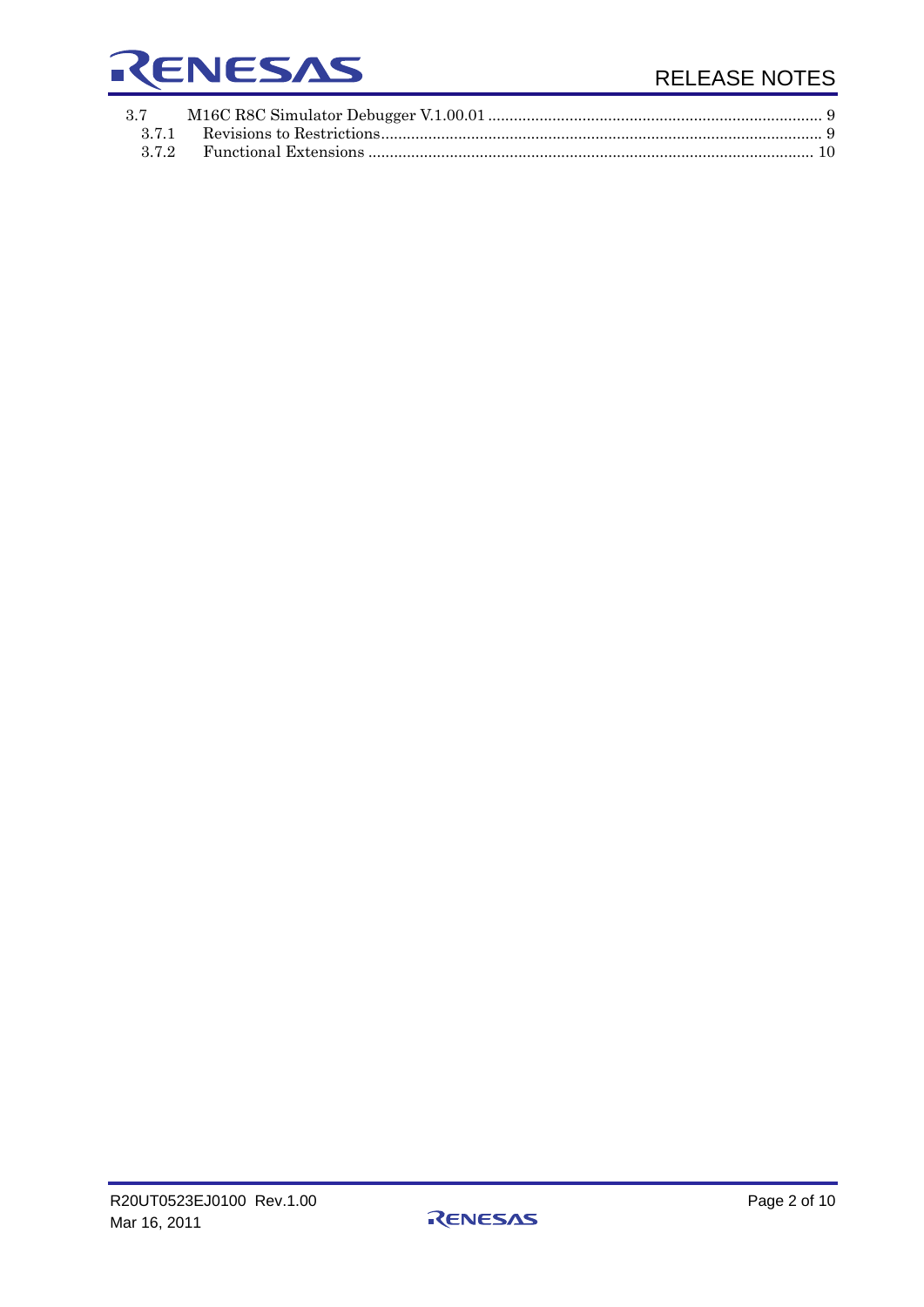<span id="page-2-0"></span>

# 1 Notes

# 1.1 Line Assembly

Regardless of the Radix setting, the default for line assembly input is decimal. Specify H as the radix for a hexadecimal input.

# 1.2 Event Setting

- 1. TAB order in Set Event Status dialog box Even when you press [TAB] key, the next input control may not be focused on the Set Event Status dialog boxes opened from Trace Point.
- 2. In-place-edit mode on event list On event list in Trace Point, High-performance Embedded Workshop will not escape from inplace-edit mode even when you press the [ESC] key.
- 3. Event setting by BIT SYMBOL When the specified address is odd numbers, the setting by BIT SYMBOL can not set the correct condition. Use DATA ACCESS setting and specify the compared data with the data mask. For details about how to set the conditions for odd number addresses, refer to the online help.
- 4. Event detection for BIT SYMBOL

When the event is set to detect the access to specified bit, it will be detected even if the other bit of the same address as the specified bit is accessed. This is because the access to the bit from MCU is byte access.

# 1.3 Output Port

1. Use of Symbol

If you use a symbol to specify an address in the Set Port Dialog box, an error "Can't find symbol." will occur, when you restart the HEW or get back to the session.

# 1.4 Data Trace

1. Split-bar behavior when double-clicking

If you double-click the split-bar, which divides view up and down, the horizontal scroll-bar, vertical scroll-bar, and tabs in the upper view will vanish. Drag the split-bar to display them again.

# 1.5 Trace

1. Specifying function in SRC mode

In the SRC mode, when you specify a function to display it, if the current displayed source file includes the function, the top of the source file will be displayed.

- 2. Saving of tracing result in text
	- When you save a tracing result in text with only "BUS" and "DATA" buttons ON, the vertical position of some headers will shifts from the corresponding data. Check "Tab Separated Format" and open it with spreadsheet applications to display them correctly.
	- When you save a tracing result that includes BUS and DATA access information in text, some headers can not be correct. When you check "Tab Separated Format", the headers will be correct.
- 3. Time concerned data

Displayed time concerned data is not measured, though time concerned buttons and items in pop-up menu are active.(Time measurement is not supported.)

Loading the trace image file Trace window can not load the trace image file saved by PDxx debuggers. And also, trace window can not load the trace image file saved by the different target from the current target.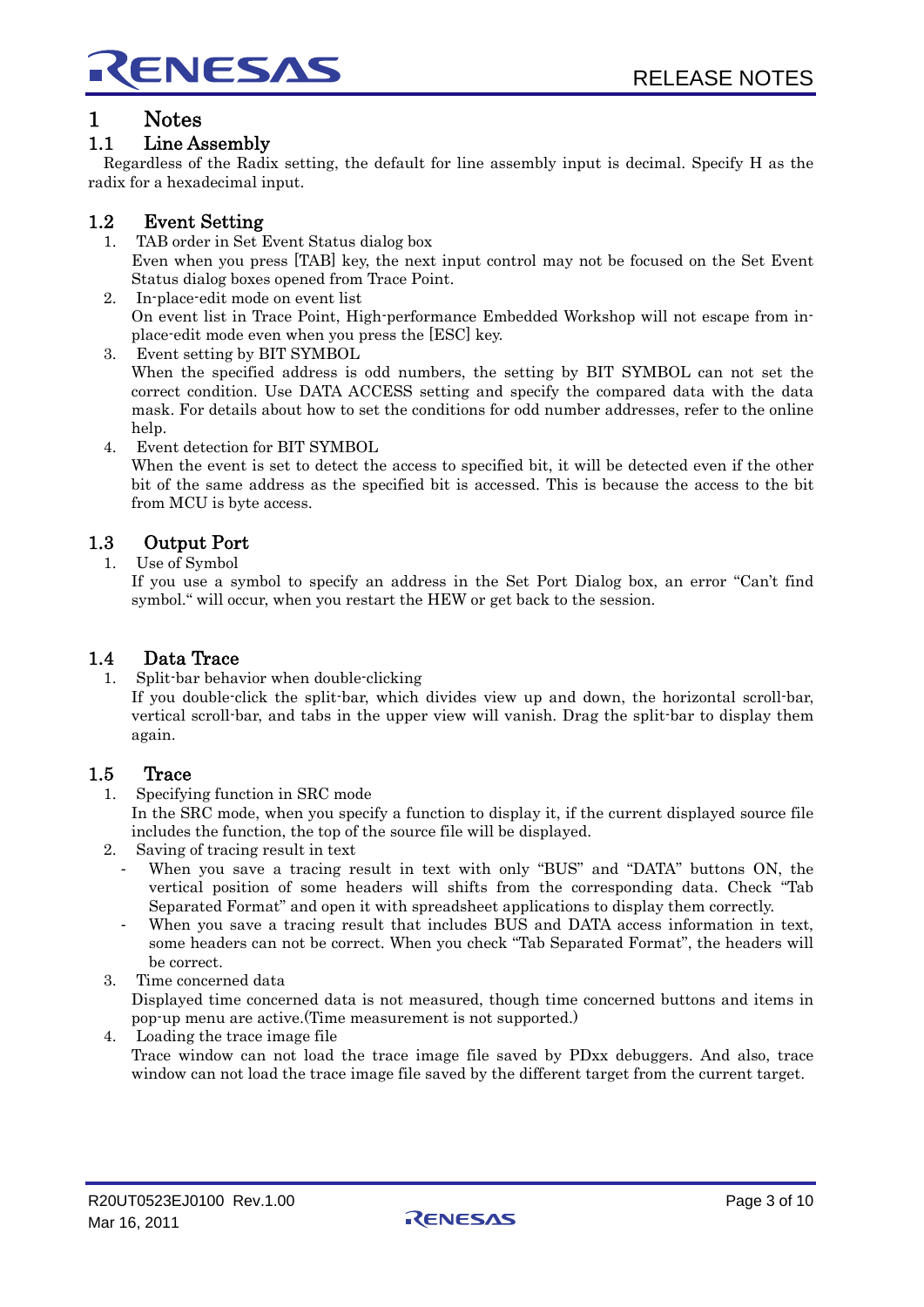

<span id="page-3-0"></span>

# 1.6 RAM Monitor

1. Proportional Fonts

When a proportional font is selected, a part of the characters in the view may be hidden. Fixed fonts are recommended.

# 1.7 Memory

1. 8 bytes data operations To set, fill, and copy 8 bytes data are not supported.

# 1.8 Script

1. Result of interactive command

When you invoke an interactive command, for example, Assemble and setMemoryByte, the running dialog box will appear and may hide the view of the results.

2. SCOPE Command When you refer current scope name with SCOPE command after program execution, the scope of the start-up module will be returned even if scope has been changed to the other.

# 1.9 Real-time OS debugging functions

- 1. When several labels are allocated to the entry address of the tasks or handlers, the task name or the handler name displayed in the windows may be different from the actual function name.
- 2. When you use the feature to issue system-calls by the script command (MR SYS), the target program should be built with a specific option. For details, refer to the topic "Prepare the realtime OS debug" in the online help.

# 1.10 Macro recording function

The debug windows which support the macro recording function are memory, registers, IO, ASM watch, and C watch. And also, the debug operations which support this are Reset CPU, Go, Reset Go, Go To Cursor, Step In, Step Over, Step Out, Add/Delete break points, Add/Delete address match interrupt break points, and Download the target program.

# 1.11 Test facility function

The contents to be compared by the test facility functions are memory, registers, I/O, Output, stack race, ASM watch, and C watch.

# 1.12 Using cast operators for the member variable

When you use cast operators for the member variable to refer to it as the pointer of the structure, you would not refer to it correctly.

# 1.13 Download module dialog box

This debugger does not support the setting of "Offset", "Memory verify on download", and "Access Size" in the download module setting dialog box. These are always treated as "Offset: 0", "Memory verify: off", and "Access Size: 1".

## 1.14 The option "Always treat variables of enumerator type with unknown size as 1 byte"

The "Always treat variables of enumerator type with unknown size as 1 byte" option is effective after downloading the program. When the option status is changed, target program should be downloaded again.

And also, this option is effective for all variables of enumerator type in the program, even if the compiling options are different for each file.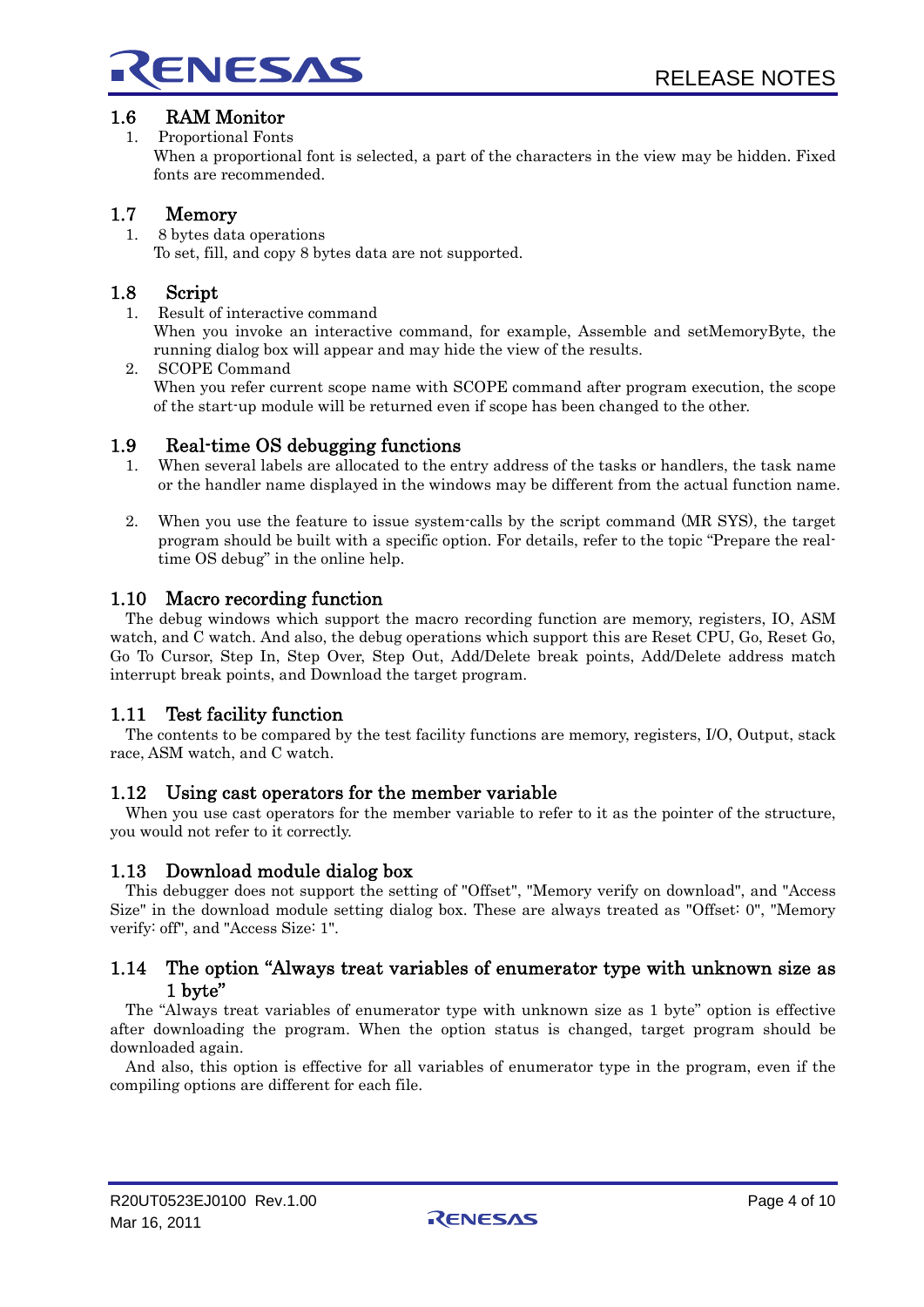<span id="page-4-0"></span>

## 1.15 Debugging for assembler macros

When the break points are set at the assembler macro codes, the break points would be set at the different address or not be displayed as the PC line.

## 1.16 Debugging for inline functions

When stepping the function including the call for a inline function, local variables would not be able to be referred.

#### 1.17 Automatic target connection on changing the session

When the target connection is not performed on changing the session, select the menu [Debug]  $\rightarrow$ [Connect]. To perform automatic target connection, remove the check from the option "Do not perform automatic target connection" in the Option tab on Debug Setting dialog box which is invoked by the menu [Debug] -> [Debug Settings…].

#### 1.18 Run program option

The "Run Program" dialog box enables to specify several temporary PC breakpoints, but this debugger only supports one breakpoint which is listed first in the "Temporary PC breakpoints" list box.

## 1.19 Selection of the object format for download module

When the specified file format in the debug setting dialog box is different from the format of the object module file, downloading the file may cause a freeze of the debugger. Please select the correct object format. And also, when selecting the object format for download module file, if there are two or more object format, whose name includes the vender name another ones do not include it, prioritize the file whose name includes vender name leading the object format name.

# 1.20 Using the Simulator Debugger Customizing Kit (I/O DLL kit)

When you use the I/O DLL Kit, you should specify I/O DLL file name to sim30.exe's environment setup file "sim30.ini".

The sim30.ini file is stored in the directory shown below:

"Workspace directory\Project directory"

Please specify the I/O DLL file name to the sim30.ini file of the above-mentioned directory when you use the I/O DLL kit.

# 1.21 Notes on Debugging (M16C R8C Simulator Debugger)

#### 1.21.1 Variables assigned to registers

When you build a target program, IAR EWM16C may generate the warning like following:

Warning [w23]: Cannot represent location of Register pair variable 'R1H:R1L'

In this case, you can not see the variable, which is assigned to R1 in the simulator software. IAR will fix it by upgrading XLINK in near future. Please ask IAR about it for more details.

#### 1.21.2 Memory space expansion

The simulator debugger does not support the memory space expansion feature of the MCU. Only normal mode is supported.

#### 1.21.3 The executed cycle of divide instructions (DIV / DIVU/ DIVX)

In the divide instruction, the number of cycles may decrease when an overflow occurs or depending on the value of the divisor or dividend. But the cycle measurement function of the simulator debugger doesn't correspond to a decrease in the number of execution cycles of divide instructions.

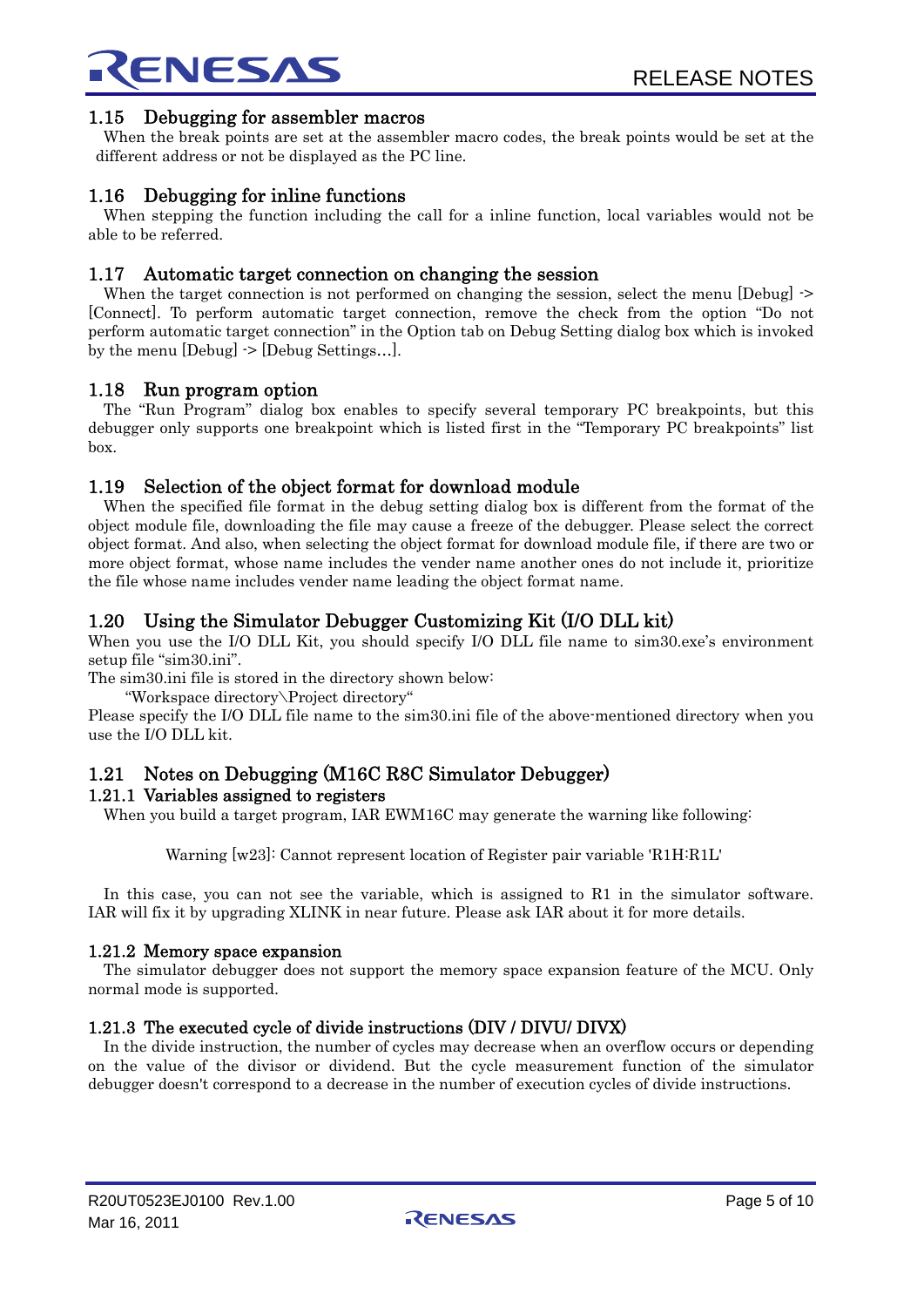# <span id="page-5-0"></span>2 System Requirements

# 2.1 Operating Environment (Windows® XP)

| PC Environment                                                                                                                                                                                                                    |  |  |  |  |
|-----------------------------------------------------------------------------------------------------------------------------------------------------------------------------------------------------------------------------------|--|--|--|--|
| IBM PC/AT compatible                                                                                                                                                                                                              |  |  |  |  |
| 32-bit editions of Windows® XP *1 *2                                                                                                                                                                                              |  |  |  |  |
| Pentium 4 running at 1.6 GHz or more recommended                                                                                                                                                                                  |  |  |  |  |
| 768 Mbytes or larger (more than 10 times the file size of<br>the load module) recommended                                                                                                                                         |  |  |  |  |
|                                                                                                                                                                                                                                   |  |  |  |  |
| Installation of the simulator debugger requires free space<br>of 200 Mbytes or larger. Also keep additional free space<br>that is at least twice the memory capacity (four times or<br>larger recommended) for use as swap space. |  |  |  |  |
| $1024 \times 768$ or higher recommended                                                                                                                                                                                           |  |  |  |  |
|                                                                                                                                                                                                                                   |  |  |  |  |

# 2.2 Operating Environment (Windows® 7 or Windows Vista®)

| PC Environment     |                                                                      |  |  |
|--------------------|----------------------------------------------------------------------|--|--|
| <b>PC</b>          | IBM PC/AT compatible                                                 |  |  |
| ΟS                 | 64-bit editions of Windows® 7 *1<br>32-bit editions of Windows $7*1$ |  |  |
|                    | 32-bit editions of Windows Vista® *1 *3                              |  |  |
| <b>CPU</b>         | Pentium 4 running at 3 GHz or                                        |  |  |
|                    | Core 2 Duo running at 1 GHz or more recommended                      |  |  |
| Memory             | 1.5 Gbytes or larger (more than 10 times the file size of            |  |  |
|                    | the load module) recommended                                         |  |  |
|                    | Installation of the simulator debugger requires free space           |  |  |
| Hard disk          | of 200 Mbytes or larger. Also keep additional free space             |  |  |
|                    | that is at least twice the memory capacity (four times or            |  |  |
|                    | larger recommended) for use as swap space.                           |  |  |
| Display resolution | $1024 \times 768$ or higher recommended                              |  |  |

\*1: Windows and Windows Vista are either registered trademarks or trademarks of Microsoft Corporation in the United States and other countries.

- \*2: The 64-bit editions of Windows® XP is not supported.
- \*3: The 64-bit edition of Windows Vista® is not supported.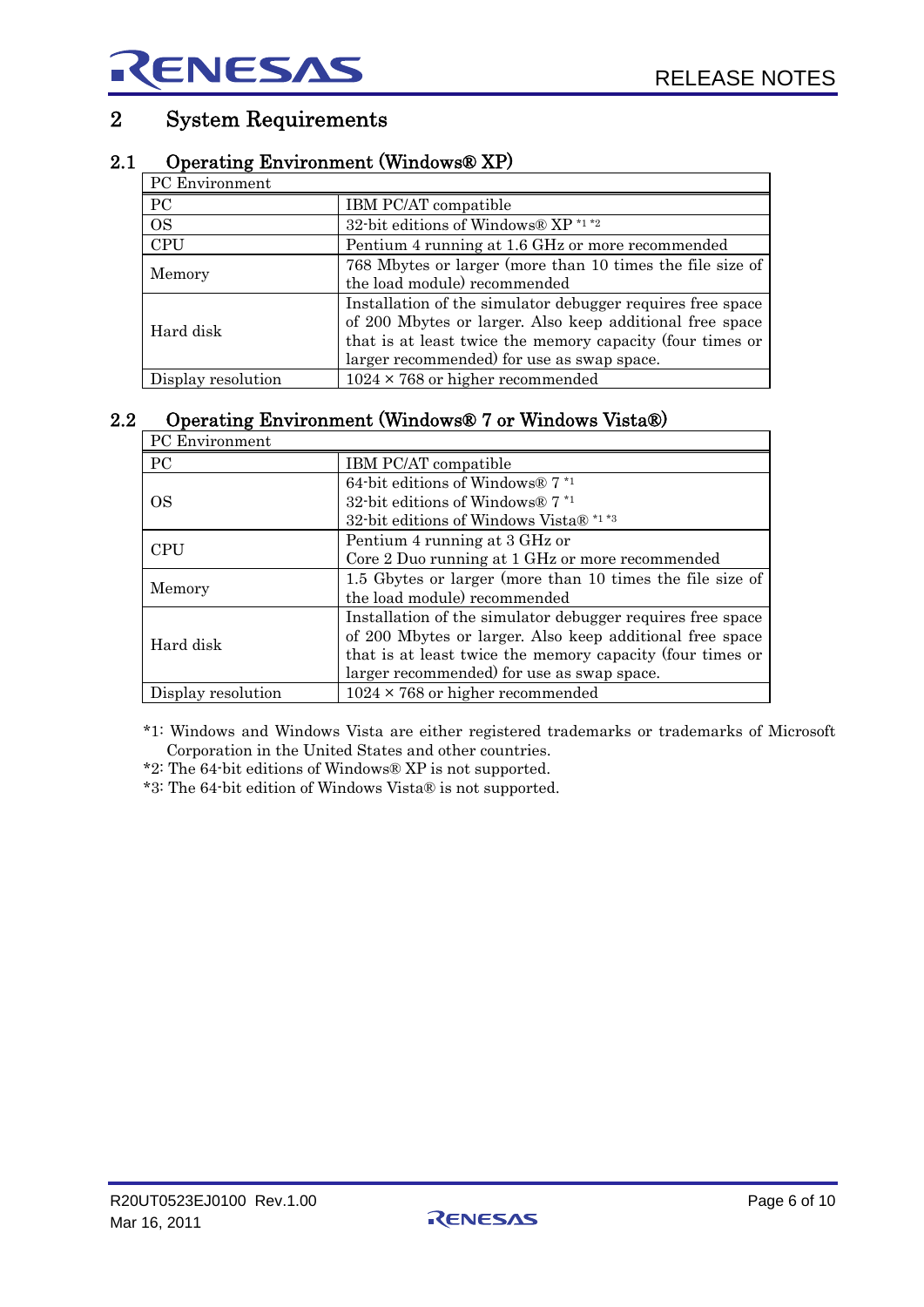<span id="page-6-0"></span>

# 3 Version Report

This section describes the specification of the changed software.

# 3.1 M16C R8C Simulator Debugger V.1.06.00

In this version, the following specifications were changed from the previous version M16C R8C Simulator Debugger V.1.05.00.

This version supports all of the function extensions and the revisions to the restrictions in the High-performance Embedded Workshop V.4.08.00 and V.4.09.00. For more details, please refer to the RENESAS TOOL NEWS "100701/tn1" issued on July 1, 2010 and "110316/tn1" issued on March 16, 2011.

#### 3.1.1 Functional Extensions and Modifications

1. The C Compiler Package for M16C Series and R8C Family M3T-NC30WA V.6.00 is supported.

#### 3.2 M16C R8C Simulator Debugger V.1.05.00

In this version, the following specifications were changed from the previous version M16C R8C Simulator Debugger V.1.04.00.

This version supports all of the function extensions and the revisions to the restrictions in the High-performance Embedded Workshop V.4.06.00 and V.4.07.00. For more details, please refer to the RENESAS TOOL NEWS "090701/tn1" issued on July 1, 2009 and "091001/tn1" issued on October 1, 2009.

#### 3.2.1 Functional Extensions and Modifications

1. The Widows® 7 is supported.

#### 3.3 M16C R8C Simulator Debugger V.1.04.00

In this version, the following specifications were changed from the previous version M16C R8C Simulator Debugger V.1.03.00.

This version supports all of the function extensions and the revisions to the restrictions in the High-performance Embedded Workshop V.4.04.00, V.4.04.01, V.4.05.00 and V.4.05.01. For more details, please refer to the RENESAS TOOL NEWS "071216/tn5" issued on December 16, 2007, "080118/tn1" issued on January 18, 2008, "081125/tn1" issued on November 25, 2008 and "090201/tn3" issued on February 1, 2009.

#### 3.3.1 Revisions to Restrictions

1. A limitation has been corrected: Incorrect descriptions are found in the IO files for the R8C/2A, /2B, /2C, and /2D MCU groups included in the above products. Due to these incorrect descriptions, the name of the mode register for UART2 is expressed as UART0 in the IO windows on each debugger. (For more details, refer to the RENESAS TOOL NEWS "080616/tn8" issued on June 16, 2008).

#### 3.3.2 Functional Extensions and Modifications

- 1. The 32-bit editions of Widows Vista® is supported. You can run the revised product on Windows Vista® by using your user rights.
- 2. The accuracy of cycle count measurement has been improved. In this version you can measure cycle counts in consideration of bus width, instruction-queue buffers, and the number of wait states.

#### 3.4 M16C R8C Simulator Debugger V.1.03.00

In this version, the following specifications were changed from the previous version M16C R8C Simulator Debugger V.1.02.00.

This version supports all of the function extensions and the revisions to the restrictions in the High-performance Embedded Workshop V.4.02.00 and V.4.03.00. For more details, please refer to the RENESAS TOOL NEWS "061216/tn2" issued on December 16, 2006 and "070701/tn1" issued on September 1st, 2007.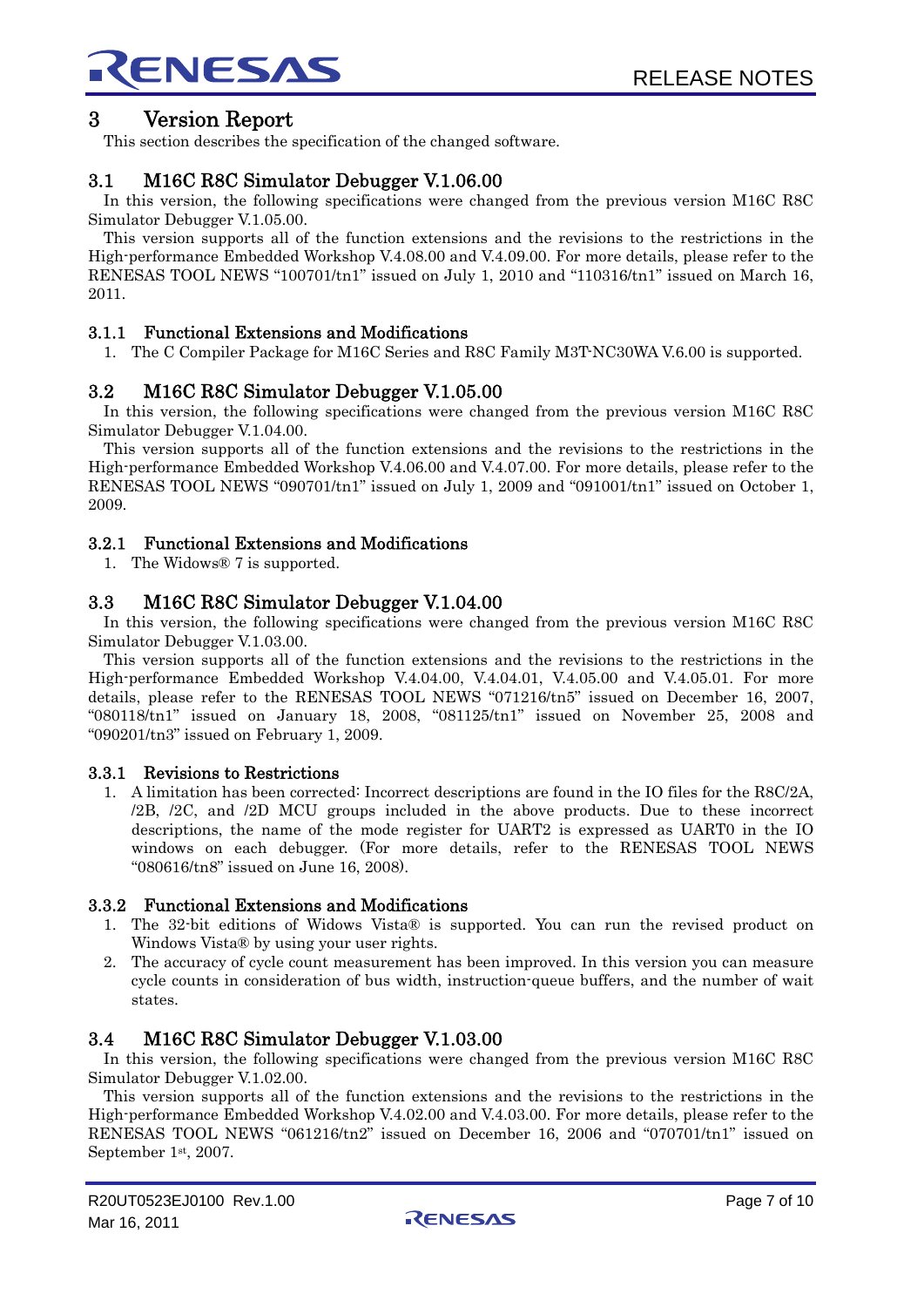<span id="page-7-0"></span>

#### 3.4.1 Revisions to Restrictions

- 1. A limitation has been corrected: If the On Demand check box is checked in the Debugging Information tab of the Init dialog box, which appears when you invoke your debugger, target programs may not be loaded successfully on MCUs and not run properly. (For more details, refer to the RENESAS TOOL NEWS "070416/tn8" issued on April 16, 2007).
- 2. A limitation has been corrected: If the size of the variable to be referred by the quick watch feature is larger than 256 bytes, High-performance Embedded Workshop would crash. (For more details, refer to the RENESAS TOOL NEWS "070601/tn5" issued on June 1st, 2007).

#### 3.4.2 Functional Extensions and Modifications

- 1. Displaying source files information automatically in the Workspace Window. When a download module file is downloaded, the High-performance Embedded Workshop obtains source files information contained in the download module file through its debug information, and displays it under "download module" node in the Projects tab on the Workspace Window. Note that this function is available only for debugging the debug-only projects.
- 2. Supports C watch window included in High-performance Embedded Workshop V.4.03. The feature Changing scope of the variable and suppression leading zero are supported.
- 3. The option to specify the size (1byte or 2byte) of enumerator type is added.
- 4. Supports "Disconnect target" feature.
- 5. When the instruction is modified by the line assemble feature, if the old instruction length is longer than the new instruction length, NOP instructions are inserted automatically so as to suit the old instruction length.
- 6. The instruction format specifier is displayed for each instruction in disassembly. And also, can be switched not to display.
- 7. Supports to substitute the bit field member variable.
- 8. The default value of "Reset CPU after download module" is changed to be checked.

#### 3.5 M16C R8C Simulator Debugger V.1.02.00

In this version, the following specifications were changed from the previous version M16C R8C Simulator Debugger V.1.01.00.

This version supports all of the function extensions and the revisions to the restrictions in the High-performance Embedded Workshop V.4.01.00 and V.4.01.01. For more details, please refer to RENESAS TOOL NEWS "060701/tn1" issued on July 1, 2006 and "060801/tn1" issued on August 1, 2006.

#### 3.5.1 Revisions to Restrictions

1. A limitation has been corrected: The structure member variables, union member variables, or class member variables whose name begins with a letter of 'e' or 'E' immediately followed by a numeral, are not referenced. (For more details, refer to the RENESAS TOOL NEWS RSO-M3T-PD32RM-060116D issued on January 16, 2006).

#### 3.5.2 Functional Extensions and Modifications

- 1. The real-time OS, M3T-MR30/4 which is compliant to μITRON 4.0 specifications, has been supported.
- 2. The ELF/DWARF2 format files generated using KPIT GNUM16C have been supported.
- 3. These commands, which can be invoked in Command Line, have been supported: breakpoint, breakpoint\_disable, breakpoint\_display, breakpoint\_clear register\_display, register\_set disassemble, assemble

#### 3.6 M16C R8C Simulator Debugger V.1.01.00

In this version, the following specifications were changed from the previous version M16C R8C Simulator Debugger V.1.00.01.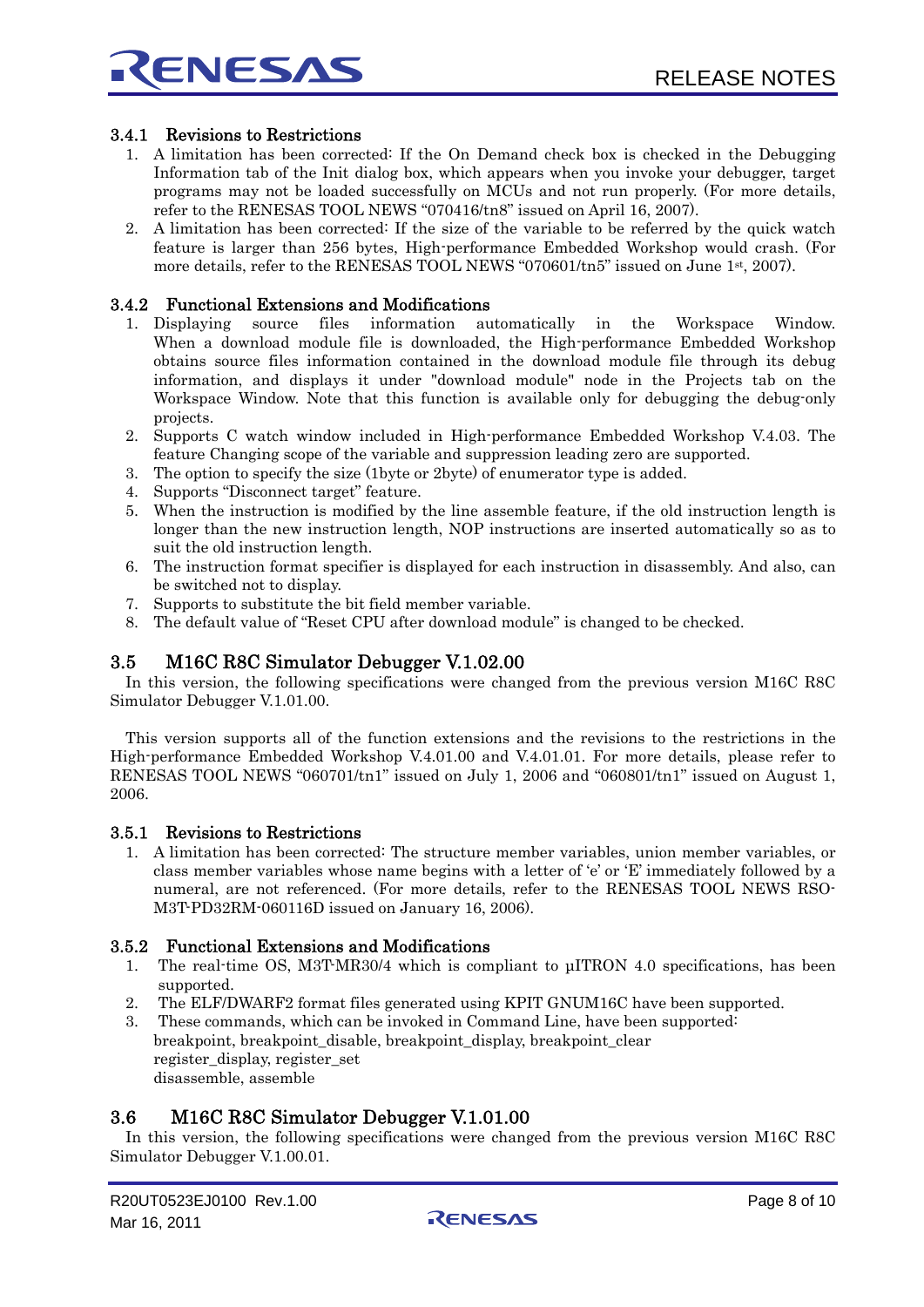<span id="page-8-0"></span>This version supports all of the function extensions and the revisions to the restrictions in the High-performance Embedded Workshop V.4.00.02. For more details, please refer to RENESAS TOOL NEWS RSO-HEW\_1-050701D issued on July 1, 2005.

#### 3.6.1 Revisions to Restrictions

- 1. A limitation has been corrected: To keep quickly pushing the step button on the toolbar switches the source mode of the source window into the disassembly mode.
- 2. Trace window may not read trace memory image files which was saved in the Trace window.

#### 3.6.2 Functional Extensions

- 1. The following windows for the real-time OS debugging are added to this version.
	- (a) MR Window
	- (b) MR Trace Window
	- (c) MR Analyze Window
	- (d) Task Trace Window
	- (e) Task Analyze Window

## 3.7 M16C R8C Simulator Debugger V.1.00.01

In this version, the following specifications were changed from the previous version M16C R8C Simulator Debugger V.1.00.00.

#### 3.7.1 Revisions to Restrictions

1. A limitation has been corrected: The automatic backup function of workspaces does not operate properly.

For more details, please refer to RENESAS TOOL NEWS RSO-HEW\_1-050216D issued on February 16, 2005.

- 2. A limitation has been corrected: If any of the following operations is performed with the C Watch window being undocked, the High-performance Embedded Workshop abnormally shut down.
	- (a) Switching between sessions
	- (b) Closing a workspace
	- (c) Terminating an application program

For more details, please refer to RENESAS TOOL NEWS RSO-HEW\_2-050301D issued on March 1, 2005.

- 3. A limitation has been corrected: C watch window may not load correct variable names which are registered in the watch tab.
	- This problem occurs if a variable name is entered in any of the following ways:
	- (a) An element of an array is specified using [ ] operator. Example: a[0]
	- (b) A member of a structure or union is specified using . operator. Example: str.a
	- (c) The destination of a pointer is pointed to using -> operator. Example: pstr->a
	- (d) An Address or indirection operator (& or \*) is used. Example: &a or \*a

For more details, please refer to RENESAS TOOL NEWS RSO-HEW\_3-050301D issued on March 1, 2005.

4. A limitation has been corrected: The drag and drop operation in memory window may cause the general protection failure.